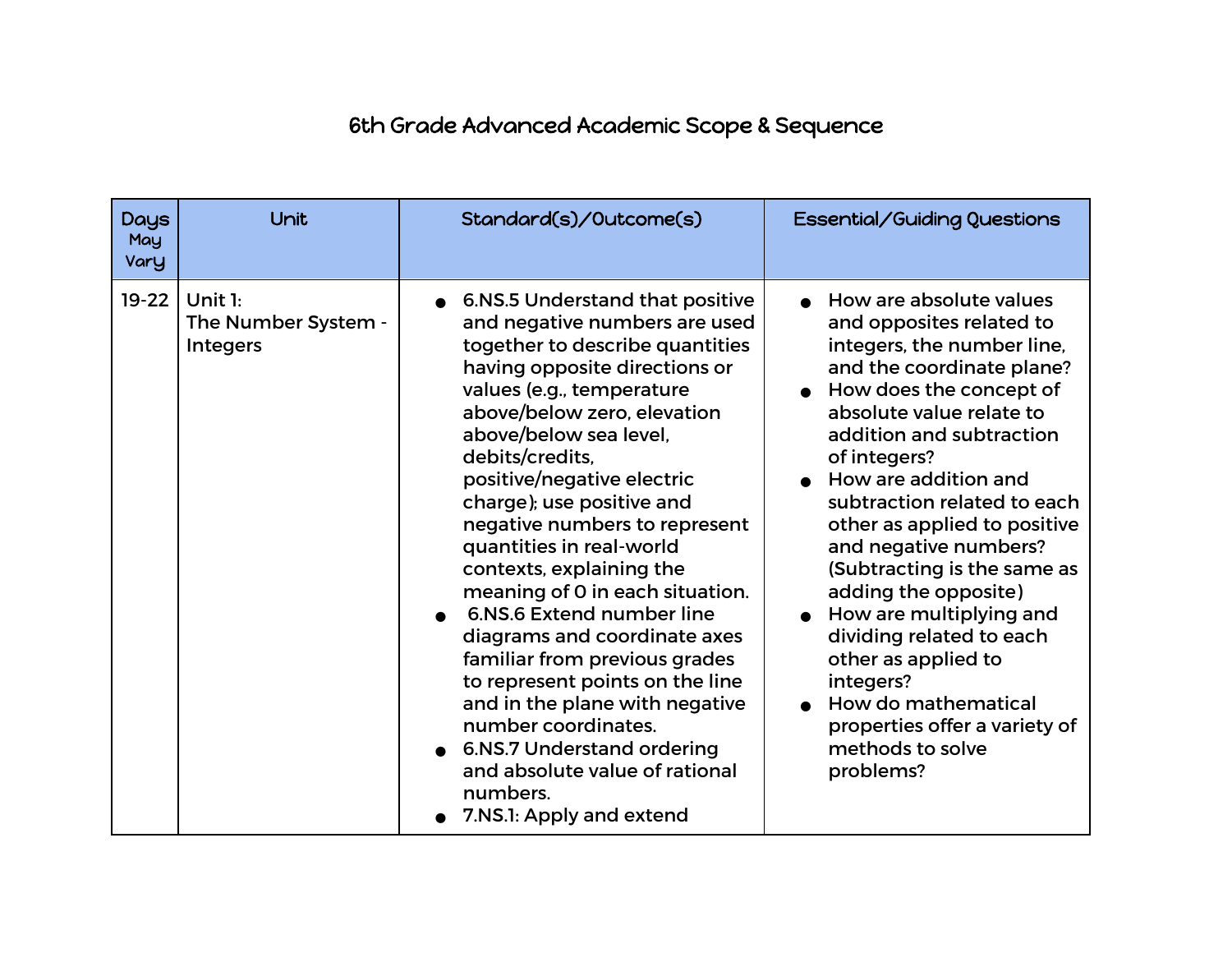|         |                                                     | previous understandings of<br>addition and subtraction to<br>add and subtract rational<br>numbers, and represent<br>addition and subtraction on a<br>horizontal or vertical number<br>line diagram.<br>7.NS.2: Apply and extend<br>previous understandings of<br>multiplication and division and<br>of fractions to multiply and<br>divide rational numbers.                                                                                                                                                                                                              |                                                                                                                                                                                                                                                                                                                                                                                  |
|---------|-----------------------------------------------------|---------------------------------------------------------------------------------------------------------------------------------------------------------------------------------------------------------------------------------------------------------------------------------------------------------------------------------------------------------------------------------------------------------------------------------------------------------------------------------------------------------------------------------------------------------------------------|----------------------------------------------------------------------------------------------------------------------------------------------------------------------------------------------------------------------------------------------------------------------------------------------------------------------------------------------------------------------------------|
| $16-18$ | Unit $2:$<br>The Number System -<br><b>Decimals</b> | 6.NS.3 Fluently add, subtract,<br>$\bullet$<br>multiply, and divide multi-digit<br>decimals using the standard<br>algorithm for each operation.<br>7.NS.1: Apply and extend<br>previous understandings of<br>addition and subtraction to<br>add and subtract rational<br>numbers, and represent<br>addition and subtraction on a<br>horizontal or vertical number<br>line diagram.<br>7.NS.2: Apply and extend previous<br>understandings of multiplication<br>and division and of fractions to<br>multiply and divide rational<br>number.<br>7NS.3: Solve real-world and | How are decimals applied<br>in the real world?<br>How do you model<br>multiplication and division<br>of decimals?<br>How would you describe<br>the process of multiplying<br>and dividing decimals<br>without using models?<br>How is dividing decimals<br>different than dividing by<br>whole numbers?<br>How do integer operations<br>compare to signed<br>decimal operations? |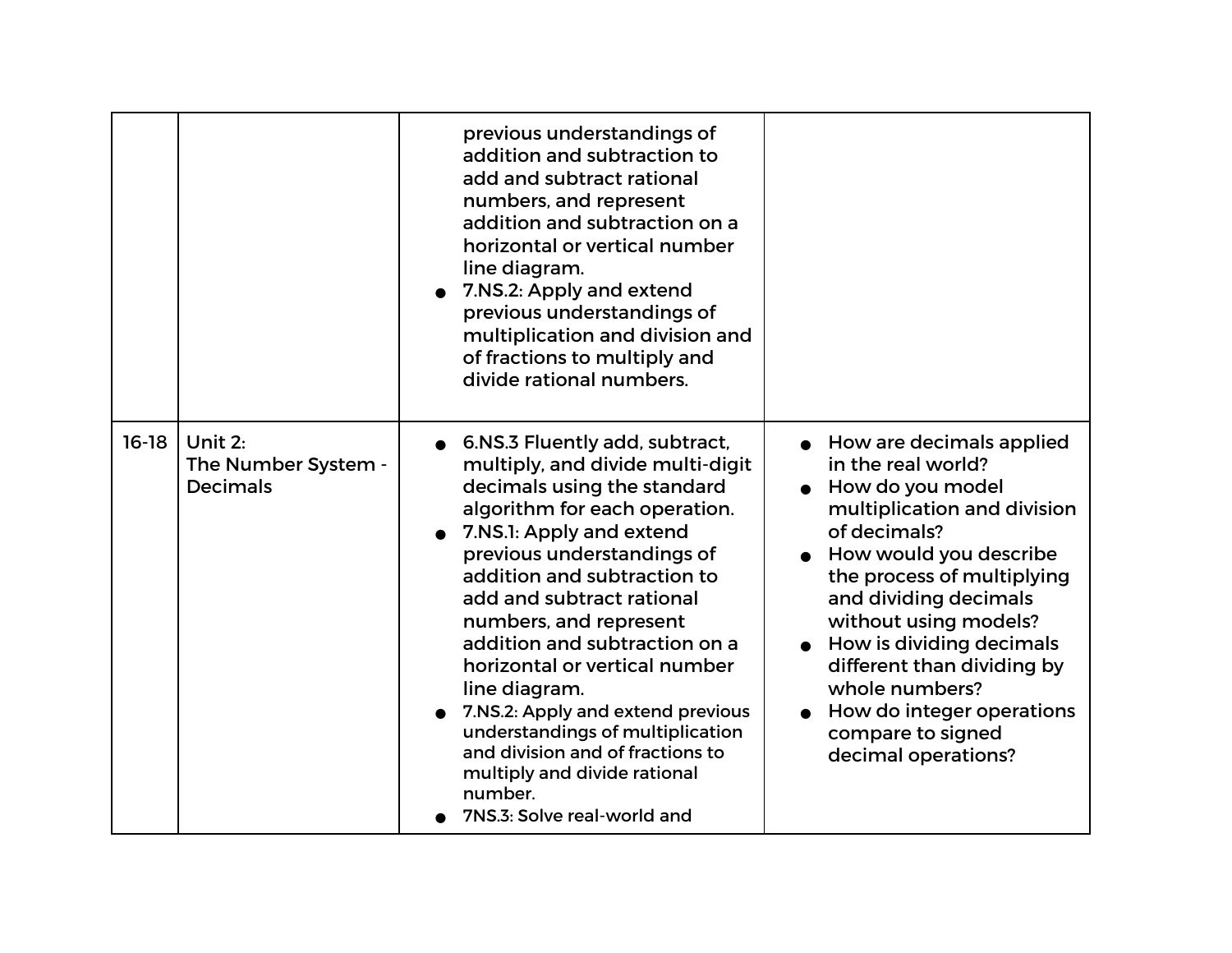| $25 - 27$ | Unit 3:<br>The Number System -<br><b>Fractions</b> | mathematical problems involving<br>the four operations with rational<br>numbers. (Note: Computations<br>with rational numbers extend the<br>rules for manipulating fractions to<br>complex fractions.)<br>6.NS.1 Interpret and compute<br>quotients of fractions, and solve<br>word problems involving division<br>of fractions by fractions, e.g., by<br>using visual fraction models and<br>equations to represent the<br>problem. For example, create a<br>story context for $(2/3) \div (3/4)$ and<br>use a visual fraction model to<br>show the quotient; use the<br>relationship between<br>multiplication and division to<br>explain that $(2/3) \div (3/4) = 8/9$<br>because $3/4$ of $8/9$ is $2/3$ . How<br>much chocolate will each person<br>get if 3 people share 12 lb. of<br>chocolate equally? How many 3/4-<br>cup servings are in 2/3 of a cup of<br>yogurt? How wide is a rectangular<br>strip of land with length 3/4mi<br>and area 1/2 square mi?<br>6.NS.4 Find the greatest common<br>factor of two whole numbers less<br>than or equal to 100 and the least<br>common multiple of two whole | How are fractions applied<br>in the real world?<br>How do you differentiate<br>between factors and<br>multiples?<br>How do you use models to<br>$\bullet$<br>accurately add, subtract,<br>multiply, and divide<br>fractions?<br>Why is more efficient to<br>use the least common<br>denominator as the<br>common denominator?<br>When multiplying and<br>dividing proper fractions,<br>what can you predict<br>about the product?<br>Why does it work to invert<br>and multiply when<br>dividing fractions?<br>How are fraction<br>operations related to<br>fraction operations of<br>signed fractions? |
|-----------|----------------------------------------------------|---------------------------------------------------------------------------------------------------------------------------------------------------------------------------------------------------------------------------------------------------------------------------------------------------------------------------------------------------------------------------------------------------------------------------------------------------------------------------------------------------------------------------------------------------------------------------------------------------------------------------------------------------------------------------------------------------------------------------------------------------------------------------------------------------------------------------------------------------------------------------------------------------------------------------------------------------------------------------------------------------------------------------------------------------------------------------------------------------------------------|---------------------------------------------------------------------------------------------------------------------------------------------------------------------------------------------------------------------------------------------------------------------------------------------------------------------------------------------------------------------------------------------------------------------------------------------------------------------------------------------------------------------------------------------------------------------------------------------------------|
|           |                                                    | numbers less than or equal to 12.<br>Use the distributive property to<br>express a sum of two whole                                                                                                                                                                                                                                                                                                                                                                                                                                                                                                                                                                                                                                                                                                                                                                                                                                                                                                                                                                                                                 | How are integer operations<br>related to fraction                                                                                                                                                                                                                                                                                                                                                                                                                                                                                                                                                       |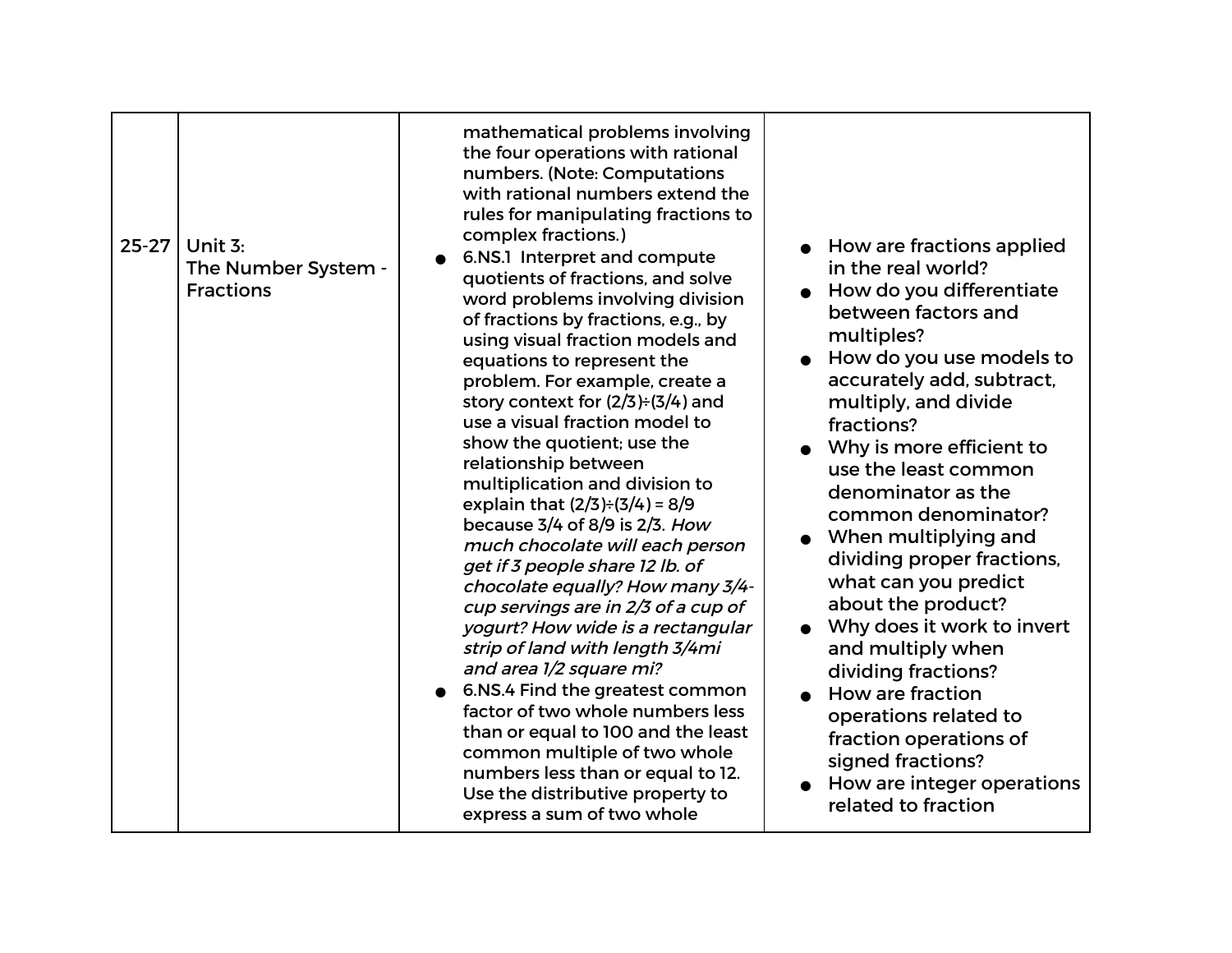|           |                                                               | numbers 1-100 with a common<br>factor as a multiple of a sum of<br>two whole numbers with no<br>common factor. For example,<br>express $36 + 8$ as $4 (9 + 2)$ .<br>7.NS.1: Apply and extend previous<br>understandings of addition and<br>subtraction to add and subtract<br>rational numbers, and represent<br>addition and subtraction on a<br>horizontal or vertical number line<br>diagram.<br>7.NS.2: Apply and extend previous<br>understandings of multiplication<br>and division and of fractions to<br>multiply and divide rational<br>number.<br>7NS.3: Solve real-world and<br>mathematical problems involving<br>the four operations with rational<br>numbers. (Note: Computations<br>with rational numbers extend the<br>rules for manipulating fractions to<br>complex fractions.) | operations with signed<br>fractions?<br>How is subtracting signed<br>fractions the same as<br>adding the opposite?                                                                           |
|-----------|---------------------------------------------------------------|---------------------------------------------------------------------------------------------------------------------------------------------------------------------------------------------------------------------------------------------------------------------------------------------------------------------------------------------------------------------------------------------------------------------------------------------------------------------------------------------------------------------------------------------------------------------------------------------------------------------------------------------------------------------------------------------------------------------------------------------------------------------------------------------------|----------------------------------------------------------------------------------------------------------------------------------------------------------------------------------------------|
| $18 - 20$ | Unit 4:<br><b>Ratios and</b><br>Proportional<br>Relationships | 6.RP.1 Understand the concept<br>of a ratio and use ratio<br>language to describe a ratio<br>relationship between two<br>quantities. For example, "The<br>ratio of wings to beaks in the<br>bird house at the zoo was 2:1.<br>because for every 2 wings there                                                                                                                                                                                                                                                                                                                                                                                                                                                                                                                                     | How are ratios and rates<br>similar? How are they<br>different?<br>What is the relationship<br>between ratio reasoning<br>and converting<br>measurement units?<br>Where are three situations |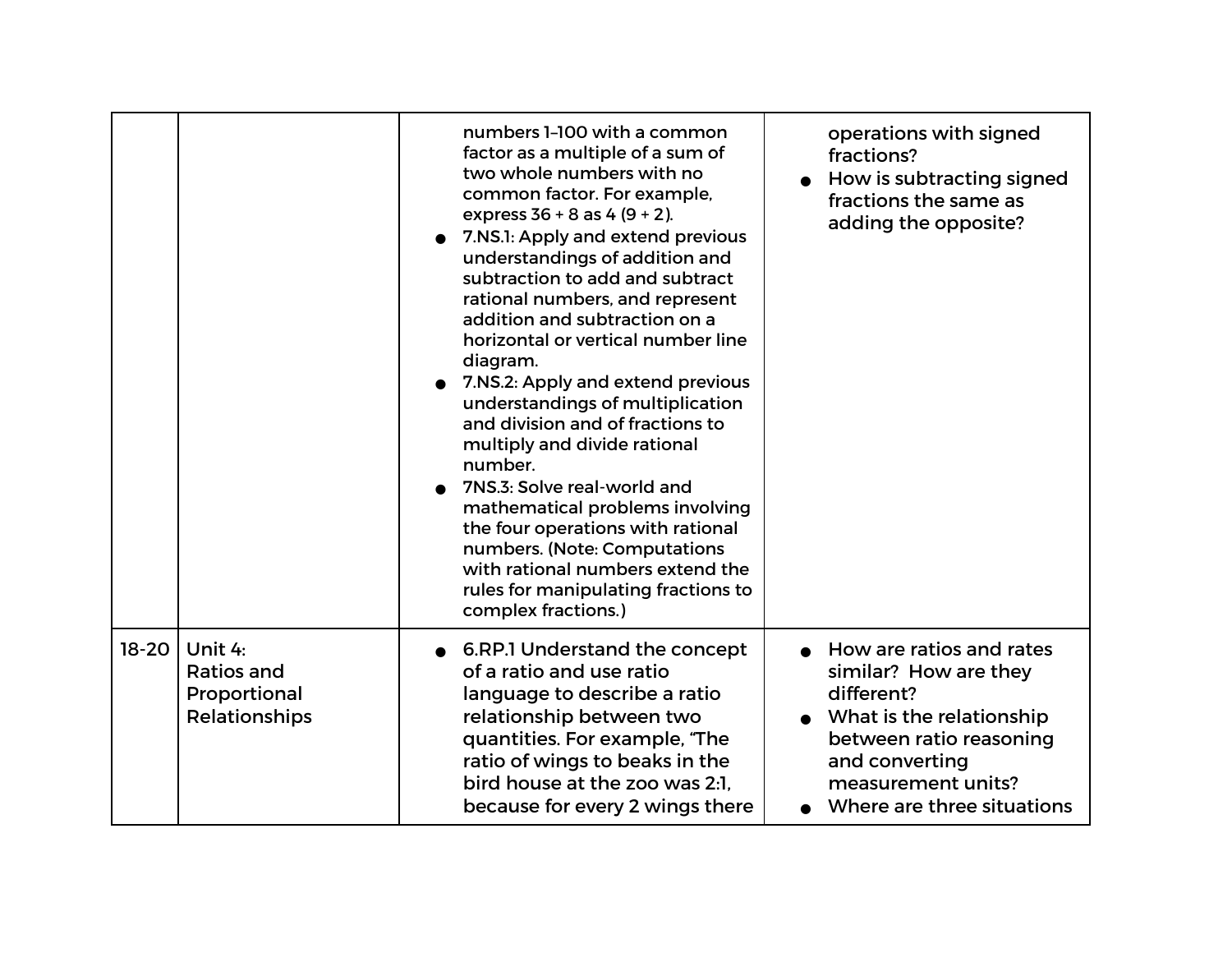|  | was 1 beak." "For every vote<br>candidate A received,<br>candidate C received nearly<br>three votes."<br>6.RP.2Understand the concept of<br>a unit rate a/b associated with a<br>ratio a:b with $b \ne 0$ (b not equal to<br>zero), and use rate language in the<br>context of a ratio relationship. For<br>example, "This recipe has a ratio of<br>3 cups of flour to 4 cups of sugar,<br>so there is 3/4 cup of flour for each<br>cup of sugar." "We paid \$75 for 15<br>hamburgers, which is a rate of \$5<br>per hamburger." (Expectations for<br>unit rates in this grade are limited<br>to non-complex fractions.)<br>6.RP.3 Use ratio and rate<br>reasoning to solve real-world<br>and mathematical problems,<br>e.g., by reasoning about tables<br>of equivalent ratios, tape<br>diagrams, double number line<br>diagrams, or equations.<br>7.RP.2a. Recognize and<br>represent proportional<br>relationships between<br>quantities. Decide whether<br>two quantities are in a<br>proportional relationship, e.g.,<br>by testing for equivalent ratios<br>in a table or graphing on a | in the real-world where<br>unit rates are applied?<br>What is the difference<br>between rate and unit<br>rate?<br>What is the constant of<br>proportionality in a table,<br>graph, or equation?<br>• How is a proportional<br>relationship represented<br>on a coordinate plane? |
|--|-----------------------------------------------------------------------------------------------------------------------------------------------------------------------------------------------------------------------------------------------------------------------------------------------------------------------------------------------------------------------------------------------------------------------------------------------------------------------------------------------------------------------------------------------------------------------------------------------------------------------------------------------------------------------------------------------------------------------------------------------------------------------------------------------------------------------------------------------------------------------------------------------------------------------------------------------------------------------------------------------------------------------------------------------------------------------------------------------|----------------------------------------------------------------------------------------------------------------------------------------------------------------------------------------------------------------------------------------------------------------------------------|
|--|-----------------------------------------------------------------------------------------------------------------------------------------------------------------------------------------------------------------------------------------------------------------------------------------------------------------------------------------------------------------------------------------------------------------------------------------------------------------------------------------------------------------------------------------------------------------------------------------------------------------------------------------------------------------------------------------------------------------------------------------------------------------------------------------------------------------------------------------------------------------------------------------------------------------------------------------------------------------------------------------------------------------------------------------------------------------------------------------------|----------------------------------------------------------------------------------------------------------------------------------------------------------------------------------------------------------------------------------------------------------------------------------|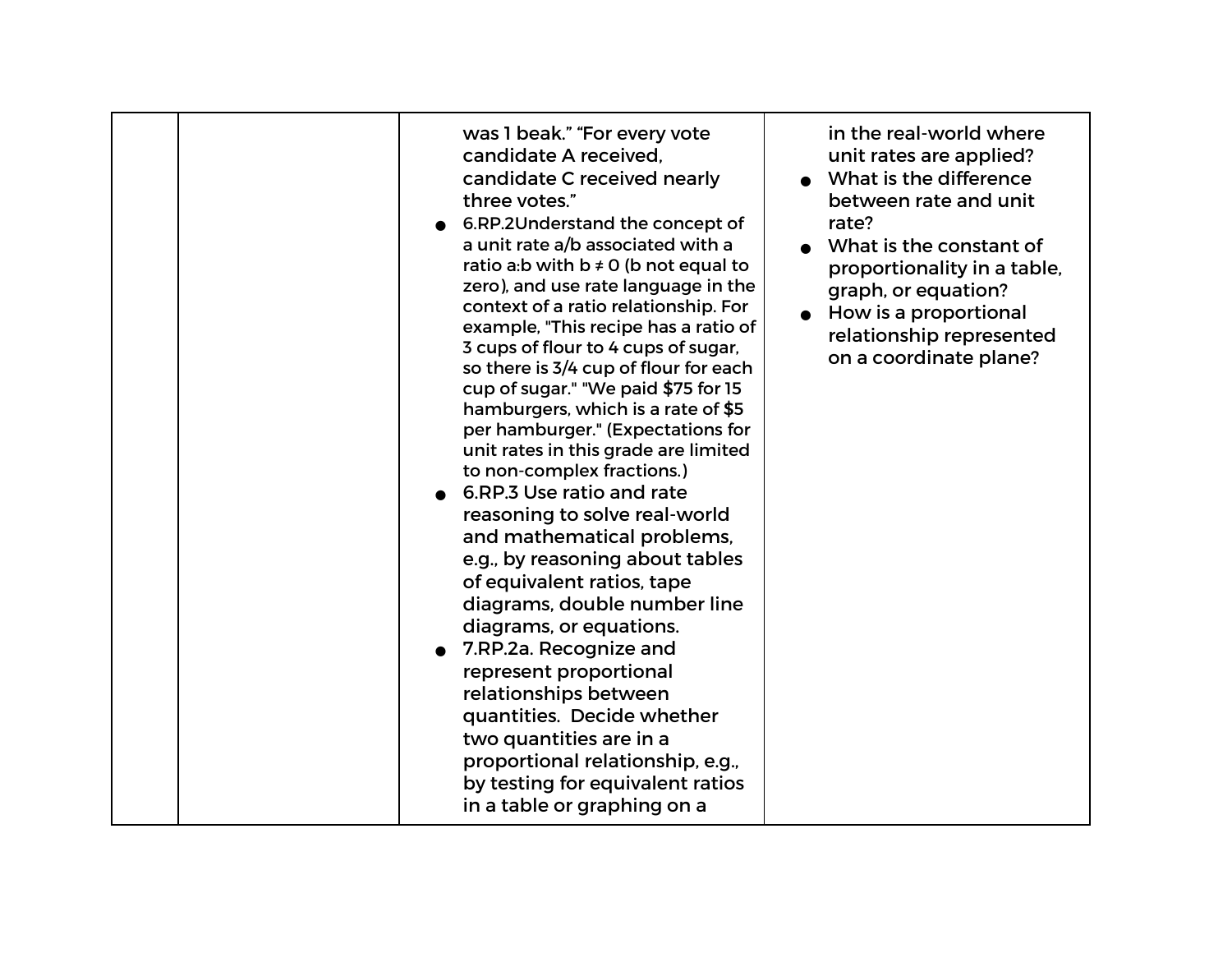|         |                               | coordinate plane and<br>observing whether the graph is<br>a straight line through the<br>origin.                                                                                                                                                                                                                                                                                                                                                                                                                                                                                                                                                                                                                                                                                                                                                                                                                                                                     |                                                                                                                                                                                                                                                                                                                                                                                                                                                                                 |
|---------|-------------------------------|----------------------------------------------------------------------------------------------------------------------------------------------------------------------------------------------------------------------------------------------------------------------------------------------------------------------------------------------------------------------------------------------------------------------------------------------------------------------------------------------------------------------------------------------------------------------------------------------------------------------------------------------------------------------------------------------------------------------------------------------------------------------------------------------------------------------------------------------------------------------------------------------------------------------------------------------------------------------|---------------------------------------------------------------------------------------------------------------------------------------------------------------------------------------------------------------------------------------------------------------------------------------------------------------------------------------------------------------------------------------------------------------------------------------------------------------------------------|
| $15-17$ | Unit 5:<br><b>Expressions</b> | 6.EE.1 Write and evaluate<br>numerical expressions involving<br>whole-number exponents.<br>6.EE.2 Write, read, and evaluate<br>expressions in which letters stand<br>for numbers<br>6.EE.3 Apply the properties of<br>operations to generate equivalent<br>expressions. For example, apply<br>the distributive property to the<br>expression $3(2 + x)$ to produce the<br>equivalent expression 6 + 3x; apply<br>the distributive property to the<br>expression 24x + 18y to produce<br>the equivalent expression 6 (4x +<br>3y); apply properties of operations<br>to $y + y + y$ to produce the<br>equivalent expression 3y.<br>6.EE.4 Identify when two<br>expressions are equivalent (i.e.,<br>when the two expressions name<br>the same number regardless of<br>which value is substituted into<br>them). For example, the<br>expressions $y + y + y$ and 3y are<br>equivalent because they name<br>the same number regardless of<br>which number y stands for. | • How do exponents relate<br>to repeated multiplication<br>and the order of<br>operations?<br>What is the appropriate<br>mathematical language<br>needed to convert<br>algebraic expressions to<br>verbal expressions and vice<br>versa?<br>What are the various ways<br>to represent all operations<br>in expressions?<br>How can one apply the<br>properties of operations to<br>produce equivalent<br>expressions?<br>How can one use a variable<br>in a real world problem? |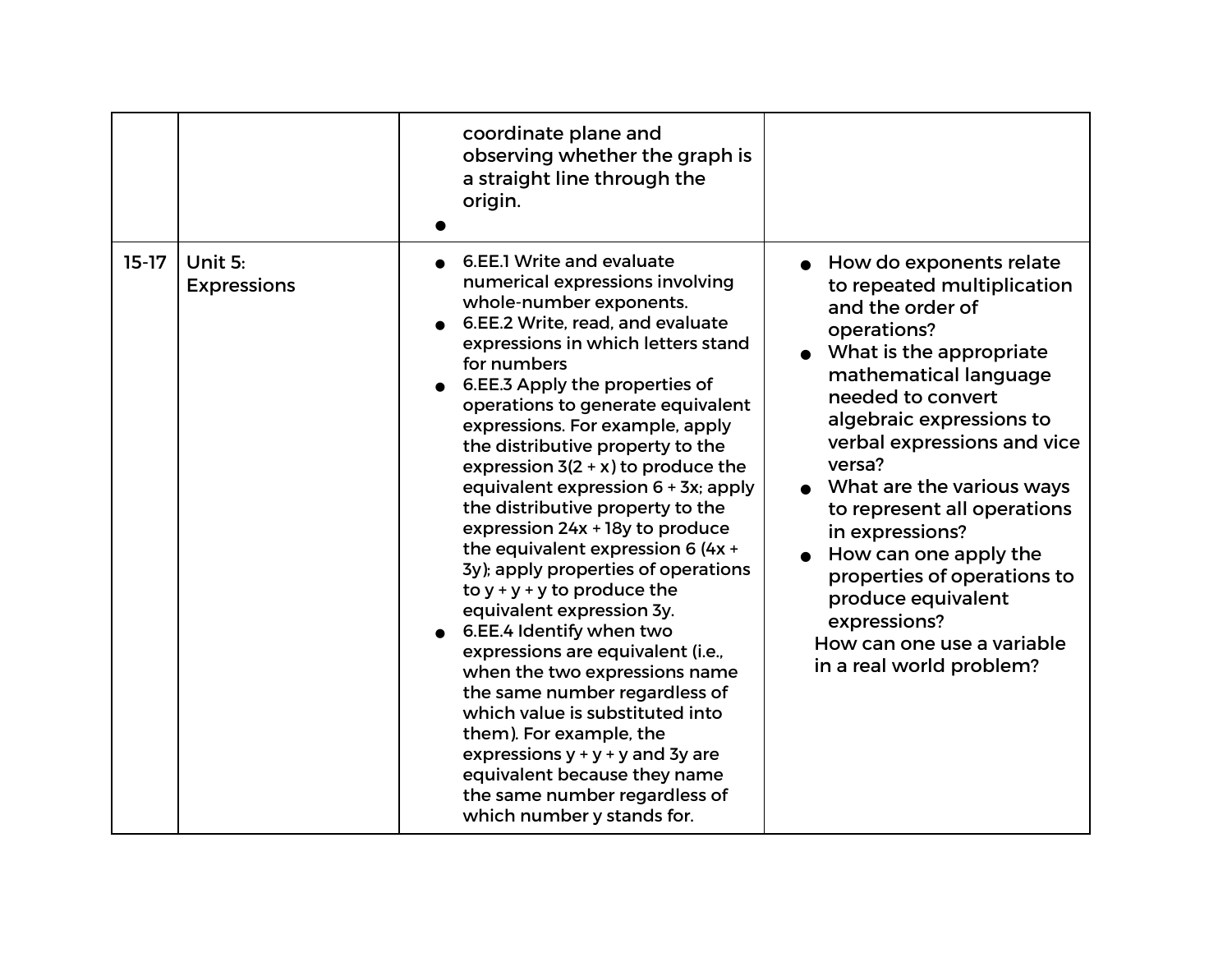|  | 6.EE.6 Use variables to represent<br>numbers and write expressions<br>when solving a real-world or<br>mathematical problem;<br>understand that a variable can<br>represent an unknown number,<br>or, depending on the purpose at<br>hand, any number in a specified<br>set.<br>• 7.EE.2: Understand that rewriting<br>an expression in different forms in<br>a problem context can shed light<br>on the problem and how the<br>quantities in it are related. For<br>example, $a + 0.05a = 1.05a$ means<br>that "increase by 5%" is the same<br>as "multiply by 1.05." |  |
|--|-----------------------------------------------------------------------------------------------------------------------------------------------------------------------------------------------------------------------------------------------------------------------------------------------------------------------------------------------------------------------------------------------------------------------------------------------------------------------------------------------------------------------------------------------------------------------|--|
|--|-----------------------------------------------------------------------------------------------------------------------------------------------------------------------------------------------------------------------------------------------------------------------------------------------------------------------------------------------------------------------------------------------------------------------------------------------------------------------------------------------------------------------------------------------------------------------|--|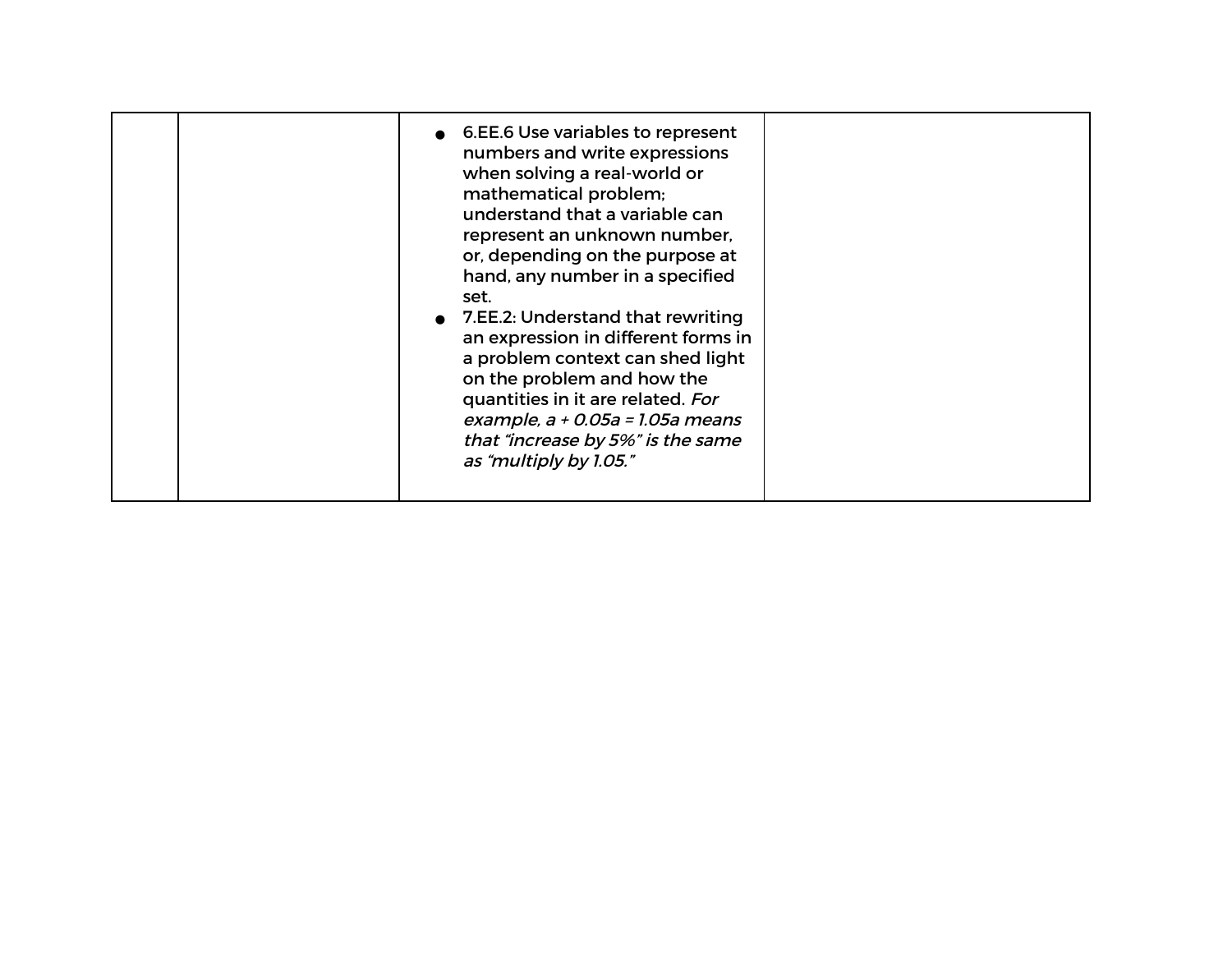| $17-19$ | Unit 6:<br><b>Equations</b> | 6.EE.5 Understand solving an<br>equation or inequality as a<br>process of answering a<br>question: which values from a<br>specified set, if any, make the<br>equation or inequality true?<br>Use substitution to determine<br>whether a given number in a<br>specified set makes an<br>equation or inequality true.<br>6.EE.7 Solve real-world and<br>mathematical problems by<br>writing and solving equations<br>of the form $x + p = q$ and $px = q$<br>for cases in which p, q and x<br>are all nonnegative rational<br>numbers.<br>6.EE.9 Use variables to<br>represent two quantities in a<br>real-world problem that<br>change in relationship to one<br>another; write an equation to<br>express one quantity, thought<br>of as the dependent variable, in<br>terms of the other quantity,<br>thought of as the independent<br>variable. Analyze the<br>relationship between the<br>dependent and independent<br>variables using graphs and<br>tables, and relate these to the | • What is the appropriate<br>mathematical language<br>needed to convert<br>algebraic equations to<br>verbal equations and vice<br>versa?<br>What are the various ways<br>to represent multiplication<br>and division in equations?<br>How does substitution<br>determine whether a given<br>number in a specified set<br>makes an equation true?<br>How can one use a variable<br>in a real world problem? |
|---------|-----------------------------|----------------------------------------------------------------------------------------------------------------------------------------------------------------------------------------------------------------------------------------------------------------------------------------------------------------------------------------------------------------------------------------------------------------------------------------------------------------------------------------------------------------------------------------------------------------------------------------------------------------------------------------------------------------------------------------------------------------------------------------------------------------------------------------------------------------------------------------------------------------------------------------------------------------------------------------------------------------------------------------|------------------------------------------------------------------------------------------------------------------------------------------------------------------------------------------------------------------------------------------------------------------------------------------------------------------------------------------------------------------------------------------------------------|
|---------|-----------------------------|----------------------------------------------------------------------------------------------------------------------------------------------------------------------------------------------------------------------------------------------------------------------------------------------------------------------------------------------------------------------------------------------------------------------------------------------------------------------------------------------------------------------------------------------------------------------------------------------------------------------------------------------------------------------------------------------------------------------------------------------------------------------------------------------------------------------------------------------------------------------------------------------------------------------------------------------------------------------------------------|------------------------------------------------------------------------------------------------------------------------------------------------------------------------------------------------------------------------------------------------------------------------------------------------------------------------------------------------------------------------------------------------------------|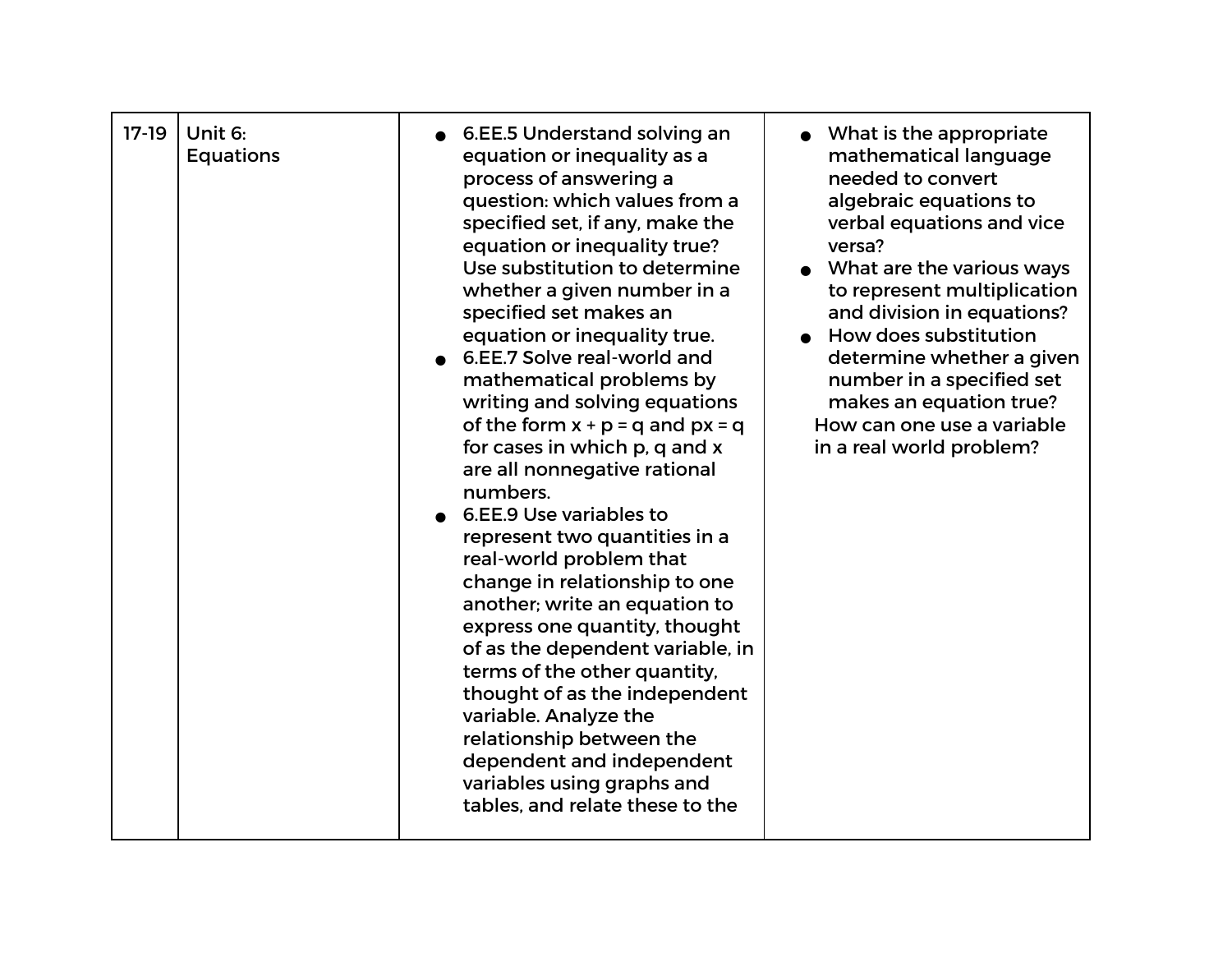| equation. For example, in a<br>problem involving motion at                                                                                                                                                      |  |
|-----------------------------------------------------------------------------------------------------------------------------------------------------------------------------------------------------------------|--|
| constant speed, list and graph<br>ordered pairs of distances and<br>times, and write the equation d<br>= 65t to represent the                                                                                   |  |
| relationship between distance<br>and time.                                                                                                                                                                      |  |
| 7.EE.3: Solve multi-step real-life<br>and mathematical problems<br>posed with positive and negative<br>rational numbers in any form                                                                             |  |
| (whole numbers, fractions, and<br>decimals), using tools<br>strategically; apply properties of<br>operations to calculate with                                                                                  |  |
| numbers in any form; convert<br>between forms as appropriate;<br>and assess the reasonableness of<br>answers using mental                                                                                       |  |
| computation and estimation<br>strategies.<br>7.EE.4: Use variables to<br>represent quantities in a real-                                                                                                        |  |
| world or mathematical<br>problem, and construct simple<br>equations and inequalities to                                                                                                                         |  |
| solve problems by reasoning<br>about the quantities.<br>7.EE.4a. Solve word problems<br>leading to equations of the form px<br>+ $q$ = r and $p(x + q)$ = r, where p, q,<br>and rare specific rational numbers; |  |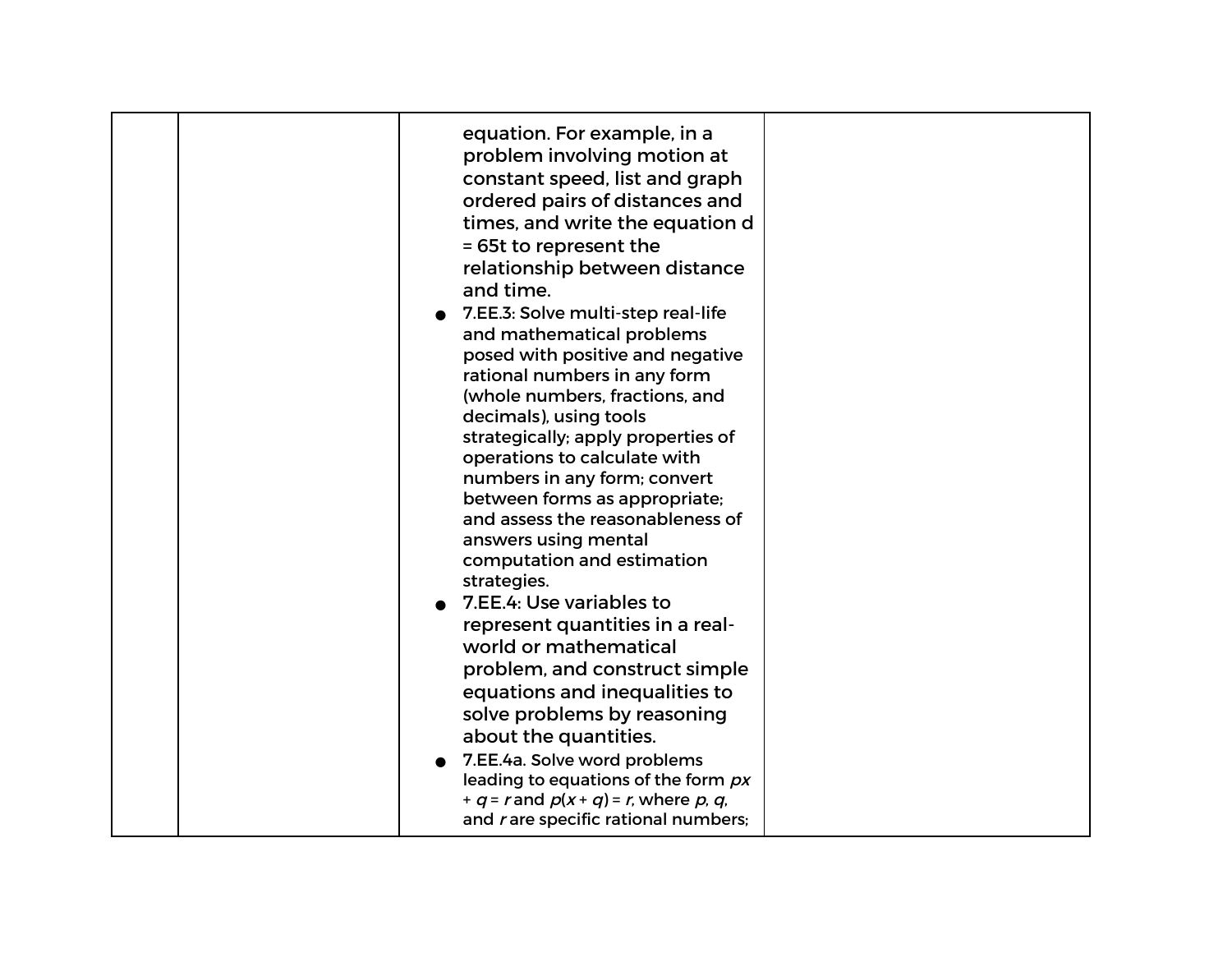|          |                                | solve equations of these forms<br>fluently; compare an algebraic<br>solution to an arithmetic solution.<br>identifying the sequence of the<br>operations used in each approach.<br>For example, the perimeter of a<br>rectangle is 54 cm. Its length is 6<br>cm. What is its width?                                                                                                                                                                                                                                                                                                                                                                                                                                           |                                                                                                                                                                                                                                                                                                                                                                                                                               |
|----------|--------------------------------|-------------------------------------------------------------------------------------------------------------------------------------------------------------------------------------------------------------------------------------------------------------------------------------------------------------------------------------------------------------------------------------------------------------------------------------------------------------------------------------------------------------------------------------------------------------------------------------------------------------------------------------------------------------------------------------------------------------------------------|-------------------------------------------------------------------------------------------------------------------------------------------------------------------------------------------------------------------------------------------------------------------------------------------------------------------------------------------------------------------------------------------------------------------------------|
| $9 - 11$ | Unit 7:<br><b>Inequalities</b> | 6.EE.5 Understand solving an<br>equation or inequality as a<br>process of answering a<br>question: which values from a<br>specified set, if any, make the<br>equation or inequality true?<br>Use substitution to determine<br>whether a given number in a<br>specified set makes an<br>equation or inequality true.<br>6.EE.8 Write an inequality of<br>the form $x > c$ or $x < c$ to<br>represent a constraint or<br>condition in a real-world or<br>mathematical problem.<br>Recognize that inequalities of<br>the form $x > c$ or $x < c$ have<br>infinitely many solutions;<br>represent solutions of such<br>inequalities on number line<br>diagrams.<br>7.EE.4b. Solve word problems<br>leading to inequalities of the | What is the appropriate<br>mathematical language<br>needed to convert<br>inequalities to verbal<br>expressions and vice versa?<br>How does substitution<br>determine whether a given<br>number in a specified set<br>makes an inequality true?<br>What is an inequality, and<br>how can they be used in<br>real world and<br>mathematical problems?<br>How are solving equations<br>and inequalities similar or<br>different? |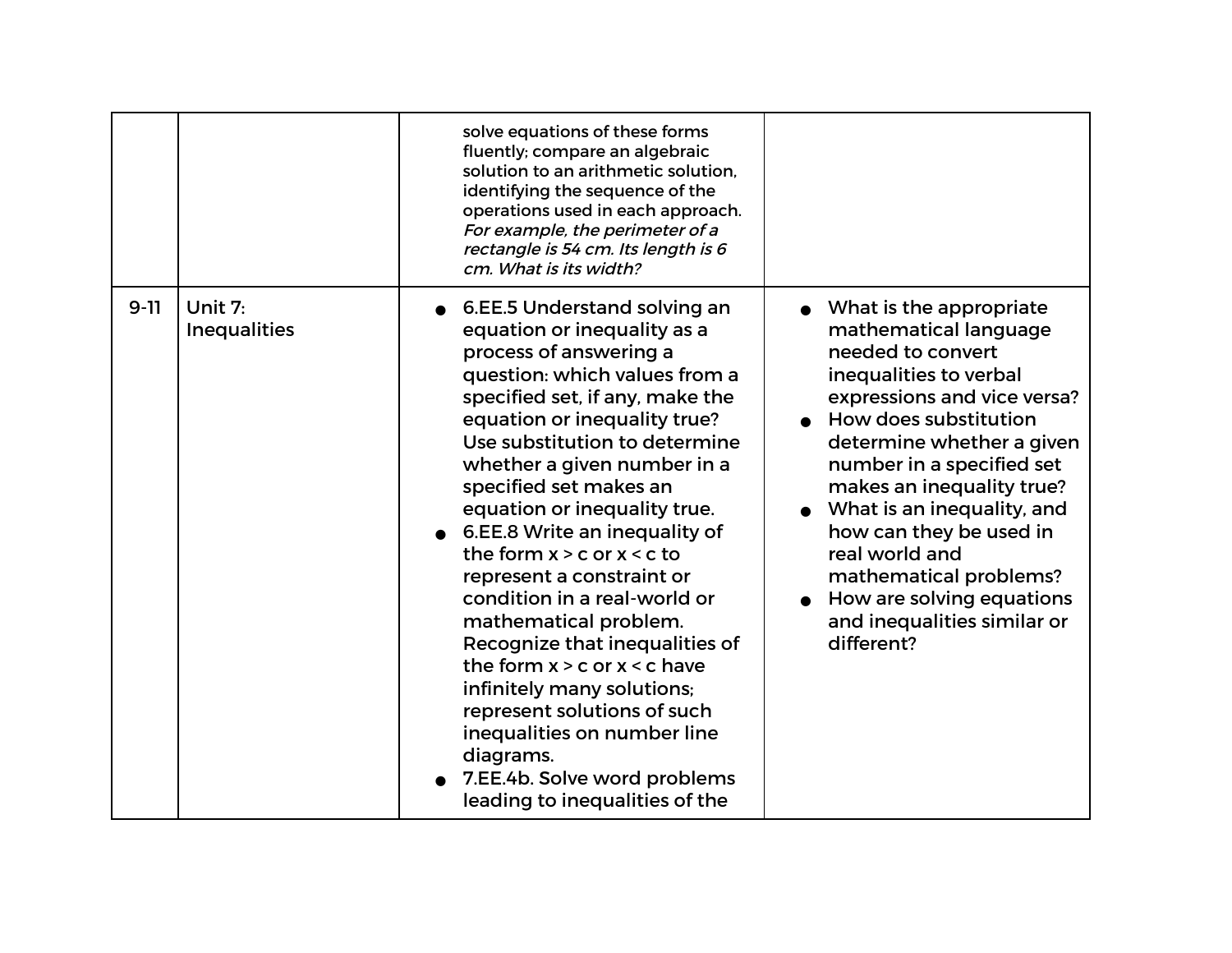|         |                     | form $px + q > r$ or $px + q < r$ ,<br>where $p$ , $q$ , and r are specific<br>rational numbers; graph the<br>solution set of the inequality<br>and interpret it in the context<br>of the problem. For example:<br>As a salesperson, you are paid<br>\$50 per week plus \$3 per sale.<br>This week you want your pay to<br>be at least \$100. Write an<br>inequality for the number of<br>sales you need to make, and<br>describe the solutions.                                                                                                                                                                       |                                                                                                                                                                                                                       |
|---------|---------------------|------------------------------------------------------------------------------------------------------------------------------------------------------------------------------------------------------------------------------------------------------------------------------------------------------------------------------------------------------------------------------------------------------------------------------------------------------------------------------------------------------------------------------------------------------------------------------------------------------------------------|-----------------------------------------------------------------------------------------------------------------------------------------------------------------------------------------------------------------------|
| $15-17$ | Unit 8:<br>Geometry | 6.G.1 Find area of right<br>triangles, other triangles,<br>special quadrilaterals, and<br>polygons by composing into<br>rectangles or decomposing<br>into triangles and other shapes;<br>apply these techniques in the<br>context of solving real-world<br>and mathematical problems.<br>6.G.2-1 Find the volume of a right<br>rectangular prism with fractional<br>edge lengths by packing it with<br>unit cubes of the appropriate unit<br>fraction edge lengths, and show<br>that the volume is the same as<br>would be found by multiplying<br>the edge lengths of the prism.<br>6.G.2-2 Apply the formulas and to | How will I apply my prior<br>knowledge of area<br>formulas when<br>determining the area of a<br>composite shape?<br>What steps are required<br>when finding the surface<br>area of a variety of shapes<br>using nets? |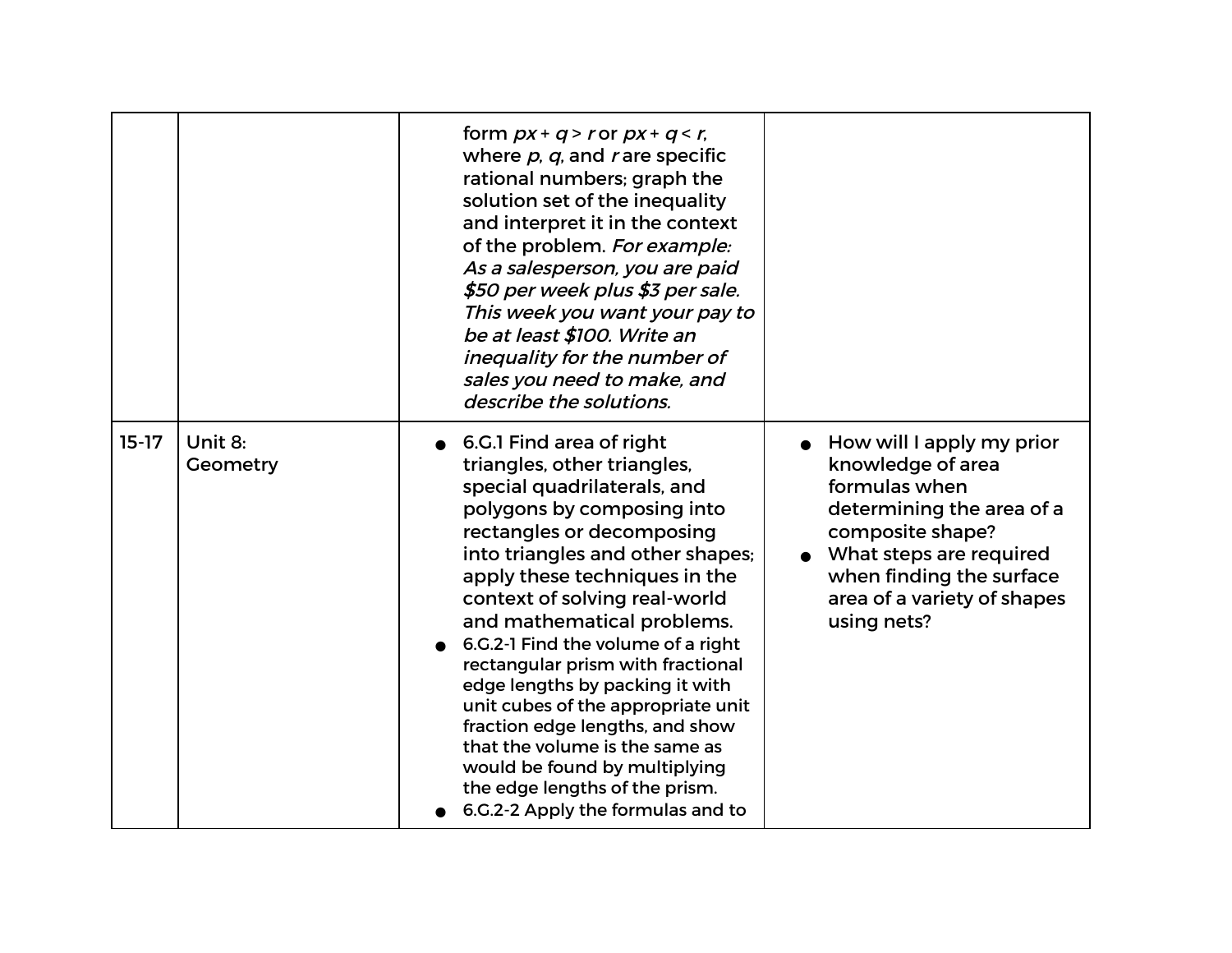|         |                                                 | find volumes of right rectangular<br>prisms with fractional edge<br>lengths in the context of solving<br>real-world and mathematical<br>problems. $V = Iwh$ and $V = Bh$<br>6.G.3 Draw polygons in the<br>coordinate plane given<br>coordinates for the vertices; use<br>coordinates to find the length<br>of a side joining points with the<br>same first coordinate or the<br>same second coordinate. Apply<br>these techniques in the<br>context of solving real-world<br>and mathematical problems.<br>6.G.4 Represent three-<br>dimensional figures using nets<br>made up of rectangles and<br>triangles, and use the nets to<br>find the surface area of these<br>figures. Apply these techniques<br>in the context of solving real-<br>world and mathematical<br>problems. |                                                                                                                                                           |
|---------|-------------------------------------------------|-----------------------------------------------------------------------------------------------------------------------------------------------------------------------------------------------------------------------------------------------------------------------------------------------------------------------------------------------------------------------------------------------------------------------------------------------------------------------------------------------------------------------------------------------------------------------------------------------------------------------------------------------------------------------------------------------------------------------------------------------------------------------------------|-----------------------------------------------------------------------------------------------------------------------------------------------------------|
| $16-18$ | Unit 9:<br>Probability and<br><b>Statistics</b> | 6.SP.1 Recognize a statistical<br>question as one that<br>anticipates variability in the<br>data related to the question<br>and accounts for it in the<br>answers. For example, "How old<br>am I?" is not a statistical                                                                                                                                                                                                                                                                                                                                                                                                                                                                                                                                                           | What are elements of<br>effective statistical<br>questions?<br>How are different<br>measures of center more<br>valid than others<br>depending on data set |